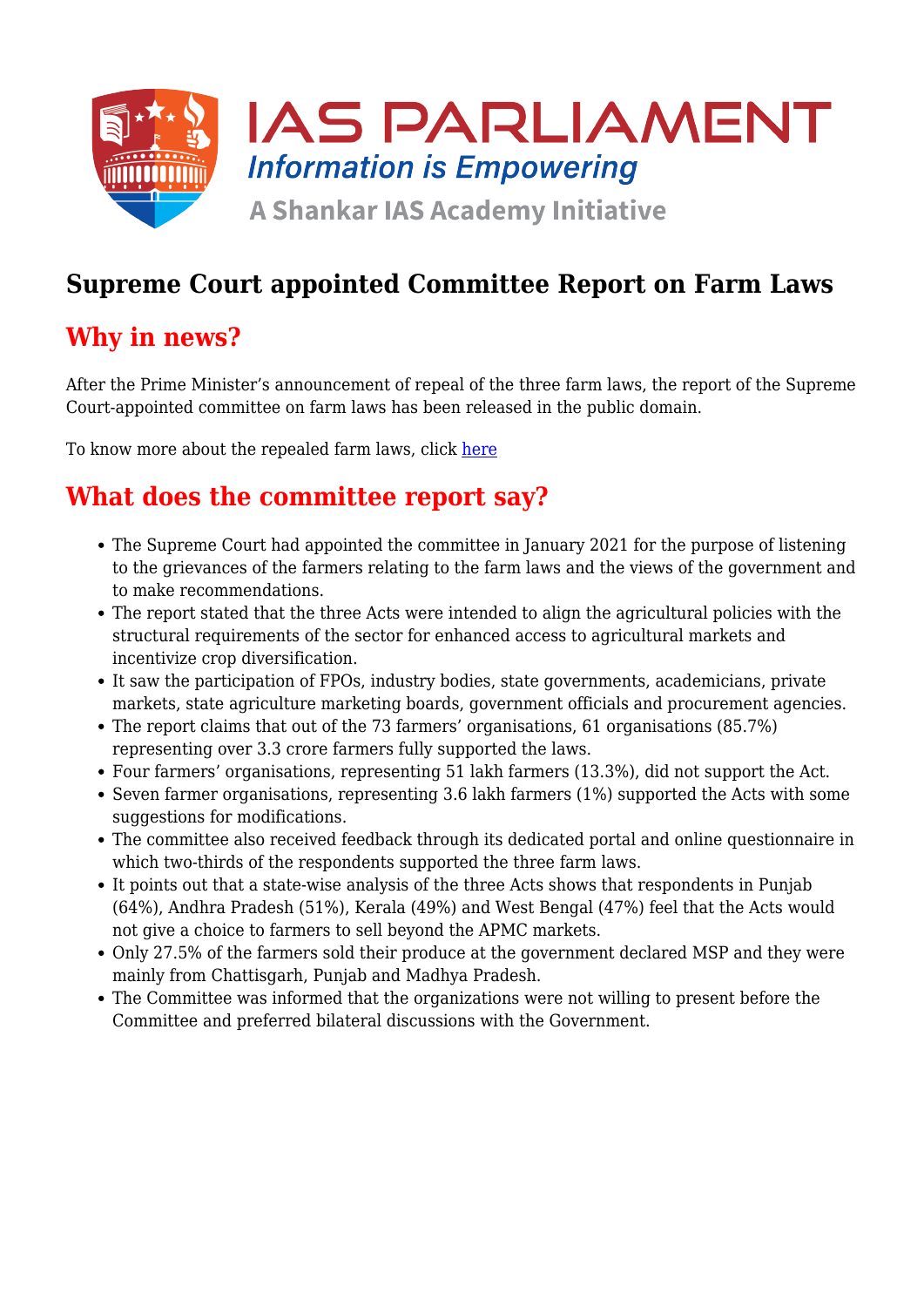

# **What are the recommendations of the committee?**

- **Flexibility to states** The committee had suggested many changes in the laws, including giving freedom to states to make the MSP system legal.
- **Cap on procurement** The committee's recommendations included capping the procurement of wheat and paddy by the Food Corporation of India (FCI).
- **MSP reforms** The MSP and procurement support policy designed for cereals during the Green Revolution time needs to be revisited.
- **Procurement model** It also noted that instead of large scale purchases, the model adopted by the National Cooperative Agricultural Marketing Federation (NAFED) to procure oilseeds and pulses can be adopted.
- **Dispute settlement** An important recommendation was an alternative mechanism for dispute settlement, through civil courts or arbitration mechanism, may be provided to the stakeholders.
- **Government measures** The government should take urgent steps towards
	- $\circ$  strengthening agricultural infrastructure
	- $\circ$  enabling aggregation, assaying and quality sorting of agri produce through cooperatives and FPOs
	- closer interaction between farmers and warehouses /processors /exporters /retailers /bulk buyers
- **Agriculture Marketing Council** An Agriculture Marketing Council, under the chair of the Union Minister of Agriculture, with all states and UTs as members may be formed on lines of the GST Council to reinforce cooperative efforts in the implementation of these Acts.

#### **References**

- 1. [https://indianexpress.com/article/explained/farm-laws-why-sc-panel-report-on-silent-majority-s](https://indianexpress.com/article/explained/farm-laws-why-sc-panel-report-on-silent-majority-support-does-not-add-up-7833522/) [upport-does-not-add-up-7833522/](https://indianexpress.com/article/explained/farm-laws-why-sc-panel-report-on-silent-majority-support-does-not-add-up-7833522/)
- 2. <https://thewire.in/agriculture/farm-laws-supreme-court-committee-report-released>
- 3. <https://www.nagalandpost.com/index.php/want-3-farm-laws-with-reforms-supreme-court-panel/>